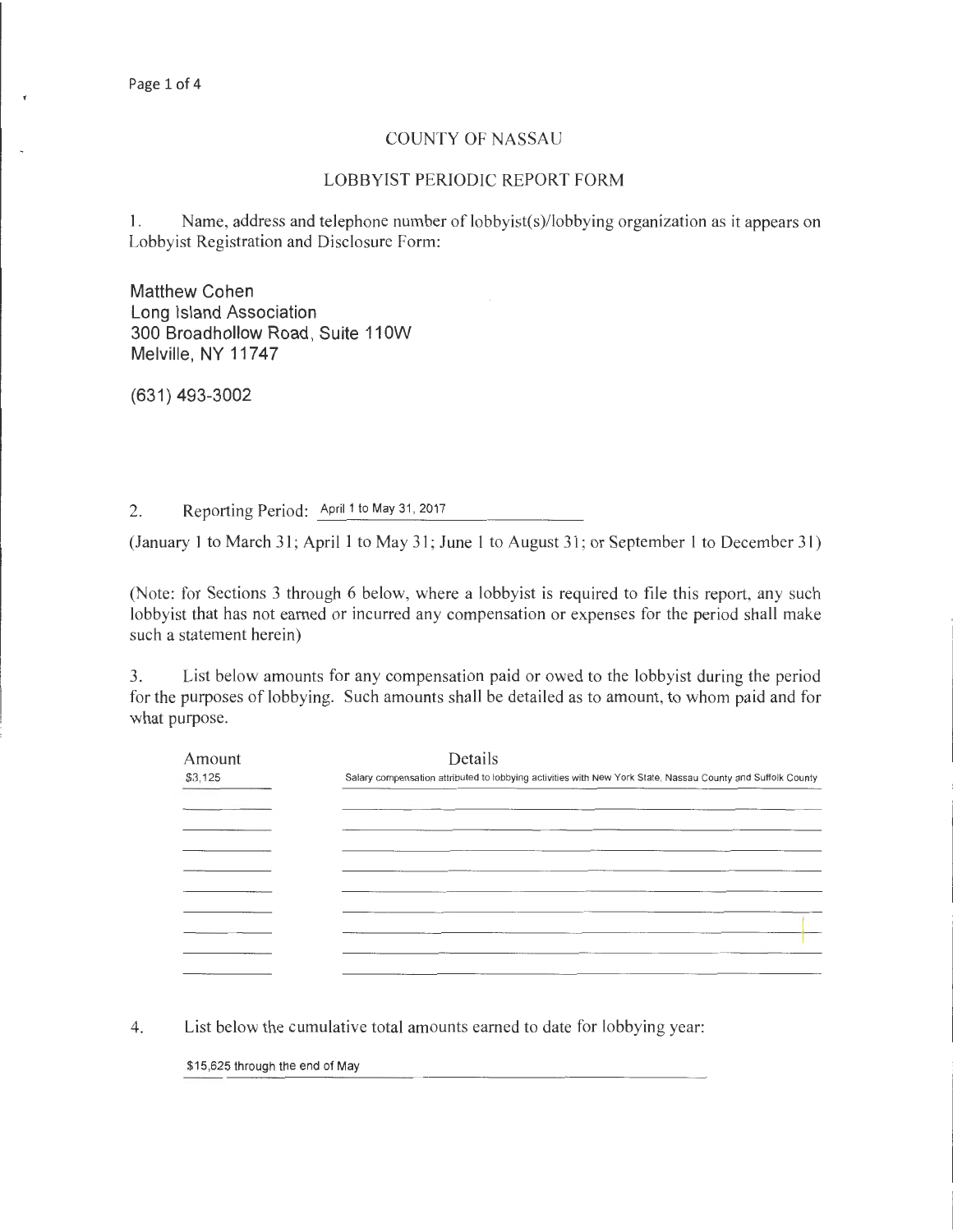Page 2 of **4** 

5. List below amounts for any expenses expended or incurred by the lobbyist during the period for the purposes of lobbying. Such amounts shall be detailed as to amount, to whom paid and for what purpose.

| Amount | Details |
|--------|---------|
| N/A    | N/A     |
|        | ______  |
|        |         |
|        |         |
|        |         |
|        |         |
|        |         |
|        |         |
|        | ______  |
|        |         |
|        |         |

6. List below the cumulative total amounts expended to date for lobbying year:

N/A

(In lieu of completing 7 through 10 below, you may attach a copy of your Lobbyist Registration and Disclosure Form, provided the information has not changed.)

7. List whether and where the lobbyist(s)/lobbying organization is registered as a lobbyist (e.g. Nassau County, New York State):

**See Lobbyist Registration and Disclosure Form for 7-10** 

8. Name, address and telephone number of client(s) by whom, or on whose behalf, the lobbyist is retained, employed or designated.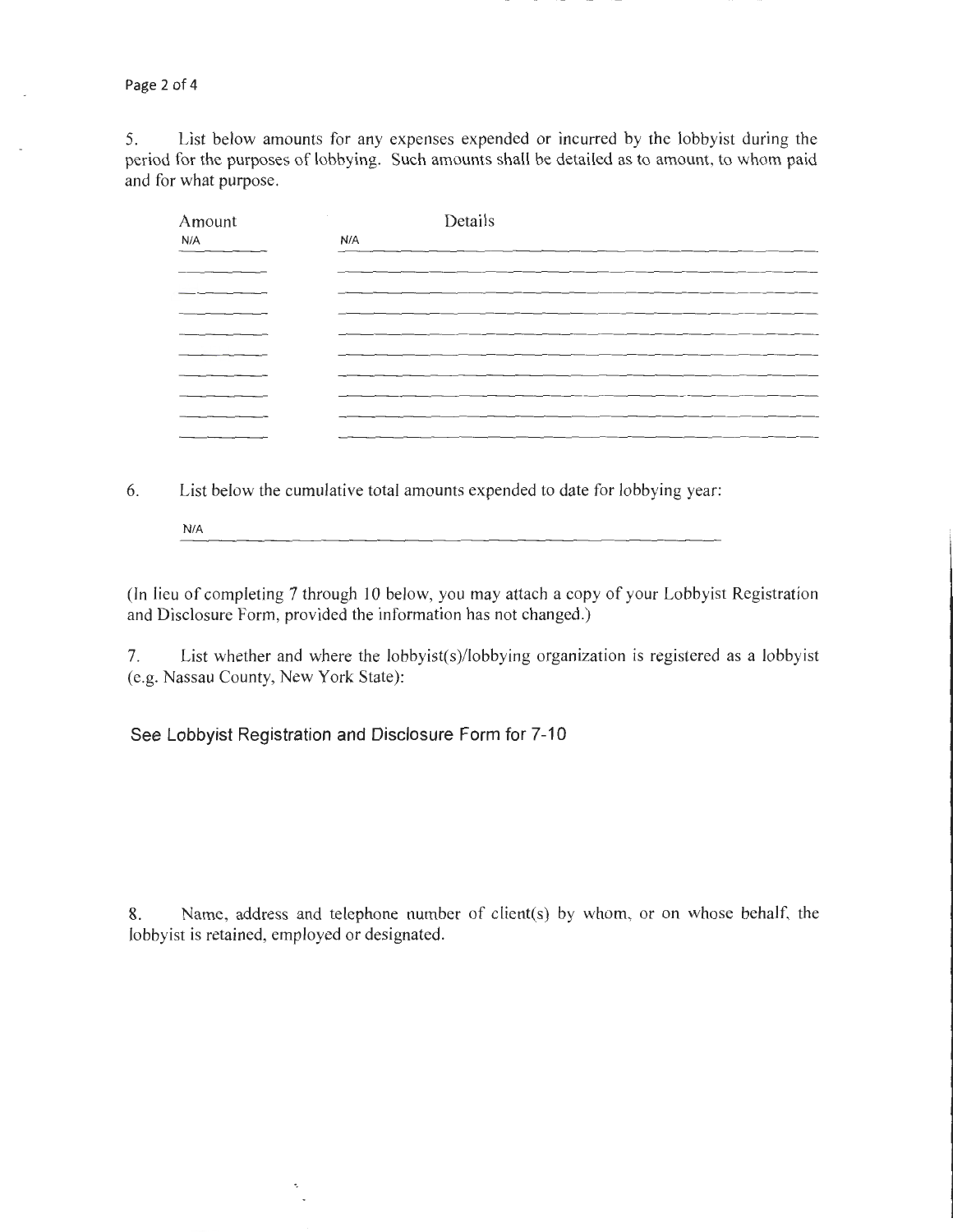Page 3 of 4

 $\mathcal{A}$ 

 $\ddot{\phantom{a}}$ 

9. Describe lobbying activity conducted, or to be conducted, in Nassau County, and identify client(s) for each activity listed, during the Reporting Period.

10. The name of persons, organizations or governmental entities before whom the lobbyist has lobbied during the period.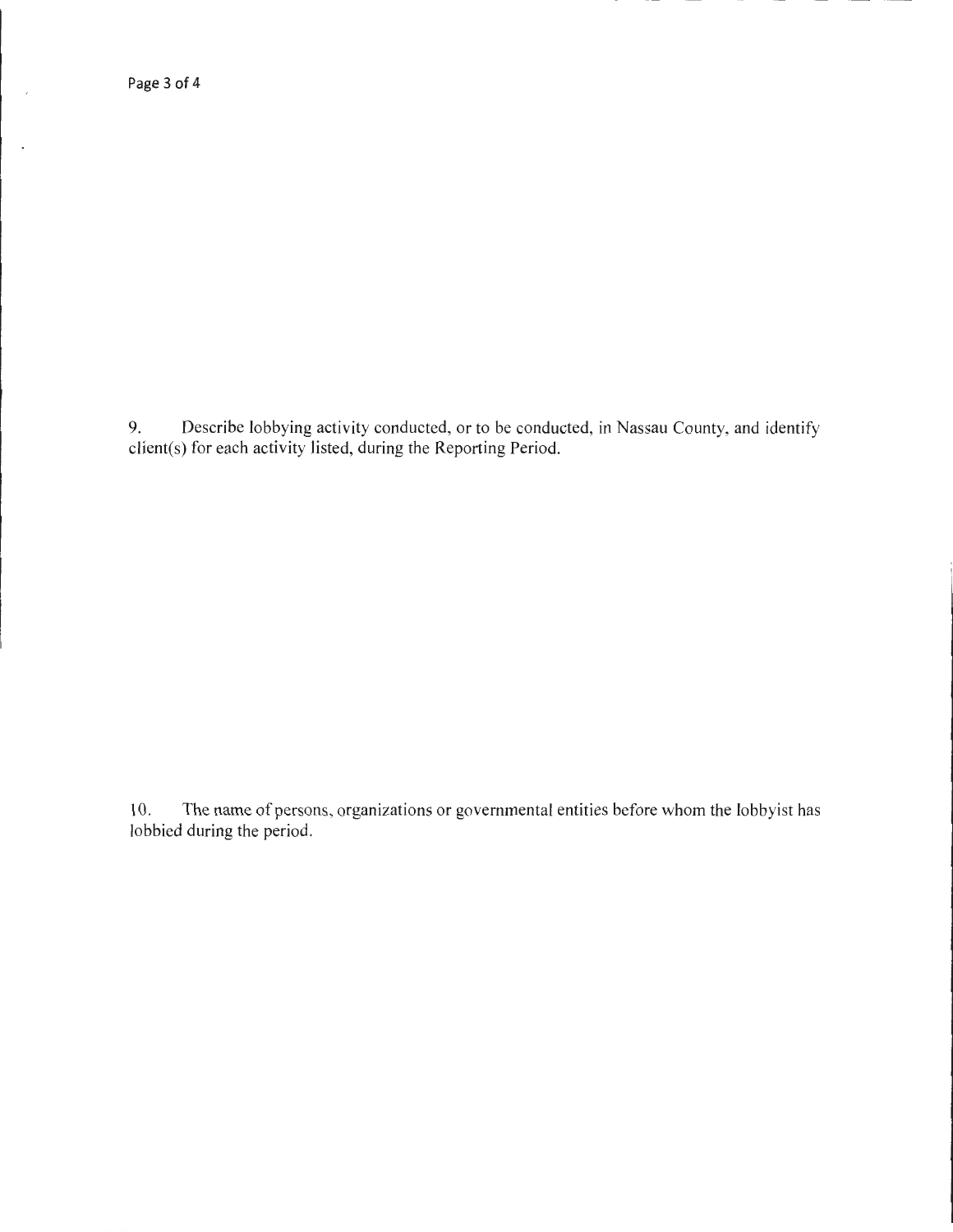Page 4 of 4

I understand that copies of this form will be sent to the Nassau County Department of Information Technology ("IT") to be posted on the County's website.

I also understand that upon termination of retainer, employment or designation I must give written notice to the County Attorney within thirty (30) days of termination.

VERIFICATION: I certify that all statements made on this statement are true, correct and complete to the best of my knowledge and belief and I understand that the willful making of any false statement of material fact herein will subject me to the provisions of law relevant to the making and filing of false instruments and will render such statement null and void.

Dated: **6/15/17** Signed:

Print Name:

Title:

**Matthew Cohen** 

Vice President of Government Affairs & Communications

STATE OF NEW YORK SS: COUNTY OF NASSAU )  $15$ Sworn to before me this  $100$ Day of  $20V$ NOTARY PUBLIC

**KRISTIN M. KELLY NOTARY PUBLIC-STATE OF NEW YORK No. 01KE6164022 Qualified In Sutrolk County**   $My$  Commission Explres April 09,  $20/9$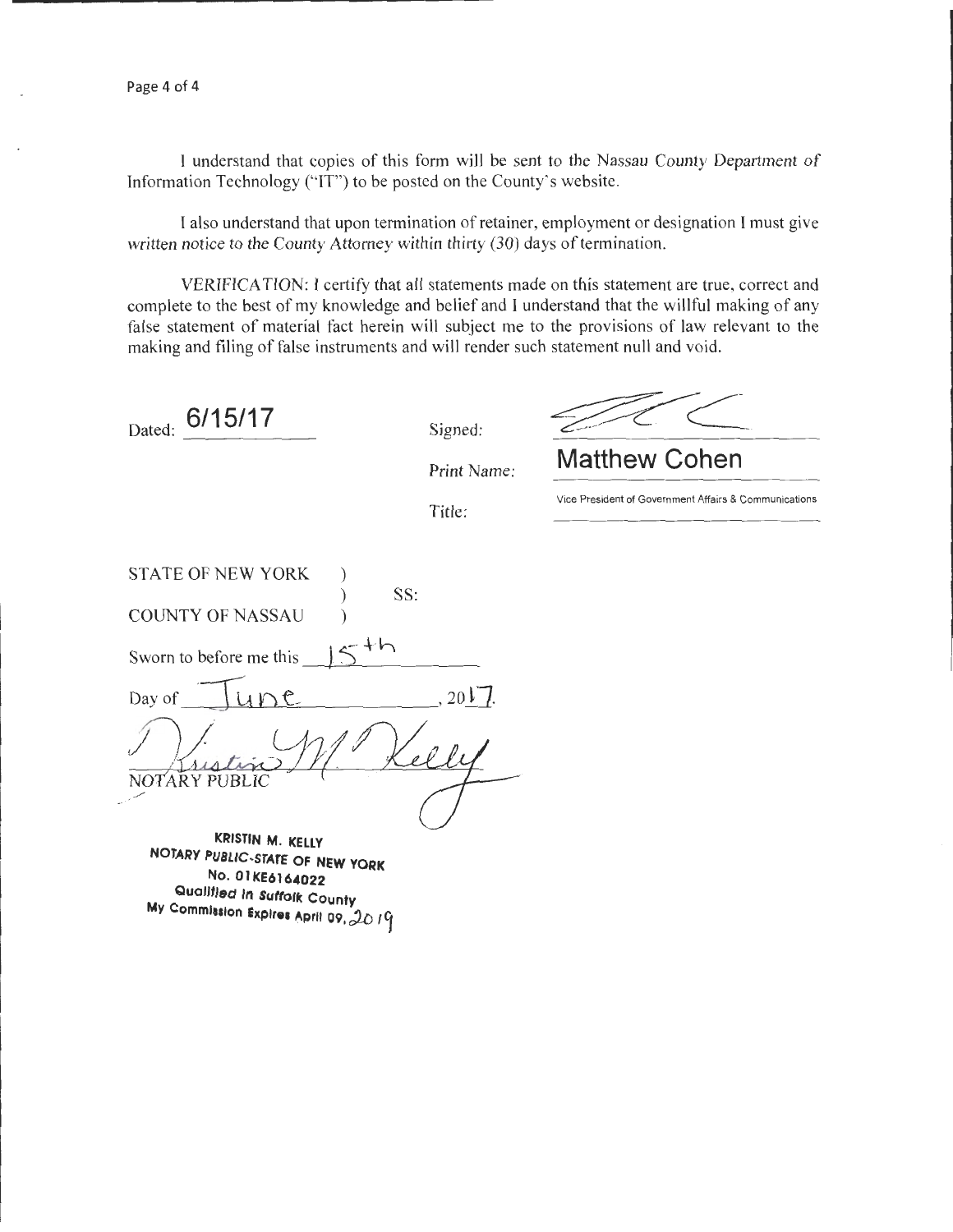

## COUNTY OF NASSAU

## LOBBYIST REGISTRATION AND DISCLOSURE FORM

 $1.$  Name. address and telephone number of lobbyist(s), lobbying organization. The term "lobbyist" means any and every person or organization retained, employed or designated by any client to intluence- or promote a matter before- Nassau County. its agencies. boards. commissions. department heads. legislators or committees. including but not limited to the Open Space and Parks Advisory Committee and Planning Commission. Such matters include, but are not limited to, requests for proposals, development or improvement of real property subject to County regulation. procurements. The term "lobbyist" does not include any officer, director. trustee, employee, counsel or agent of the County of Nassau, or State of New York. when discharging his or her ofticial duties.

Matthew Cohen Long Island Association 300 Broadhollow Road, Suite 110W Melville, NY 11747 (631 ) 493-3002

List whether and where the person/organization is registered as a lobbyist (e.g., Nassau County, New York State):

New York State Suffolk County

 $3.$  Name. address and telephone number of client(s) by whom. or on whose behalf, the lobbyist is retained. employed or designated:

ReY.3-20J6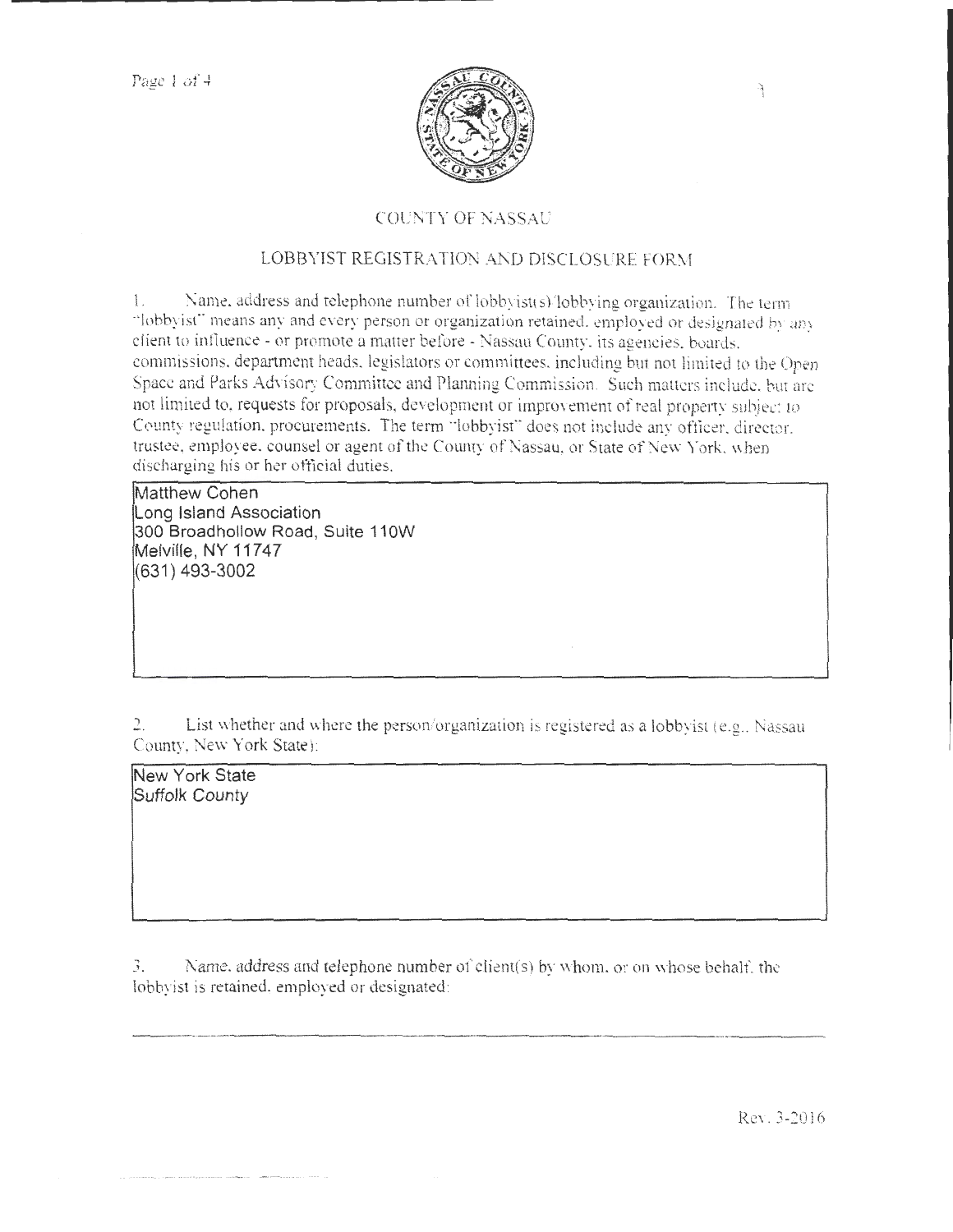Page 2 of 4

Long Island Association 300 Broadhollow Road , Suite 110W Melville, NY 11747 (631) 493-3002

4. Describe lobbying activity conducted. or to be conducted. in Nassau Couuty. and identify client(s) for each activity listed. See page 4 for a complete description of lobbying activities.

For the Long Island Association (the client), Matthew Cohen may submit letters, testimony and other written correspondence, as well as engage in verbal communications, regarding legislation, rules, regulations and other public policy matters proposed in and by Nassau County.

5. The name of persons, organizations or governmental entities before whom the lobbyist expects to lobby:

Nassau County Executive Nassau County Legislature Nassau County Department and Agency Heads

ReY. 3-2016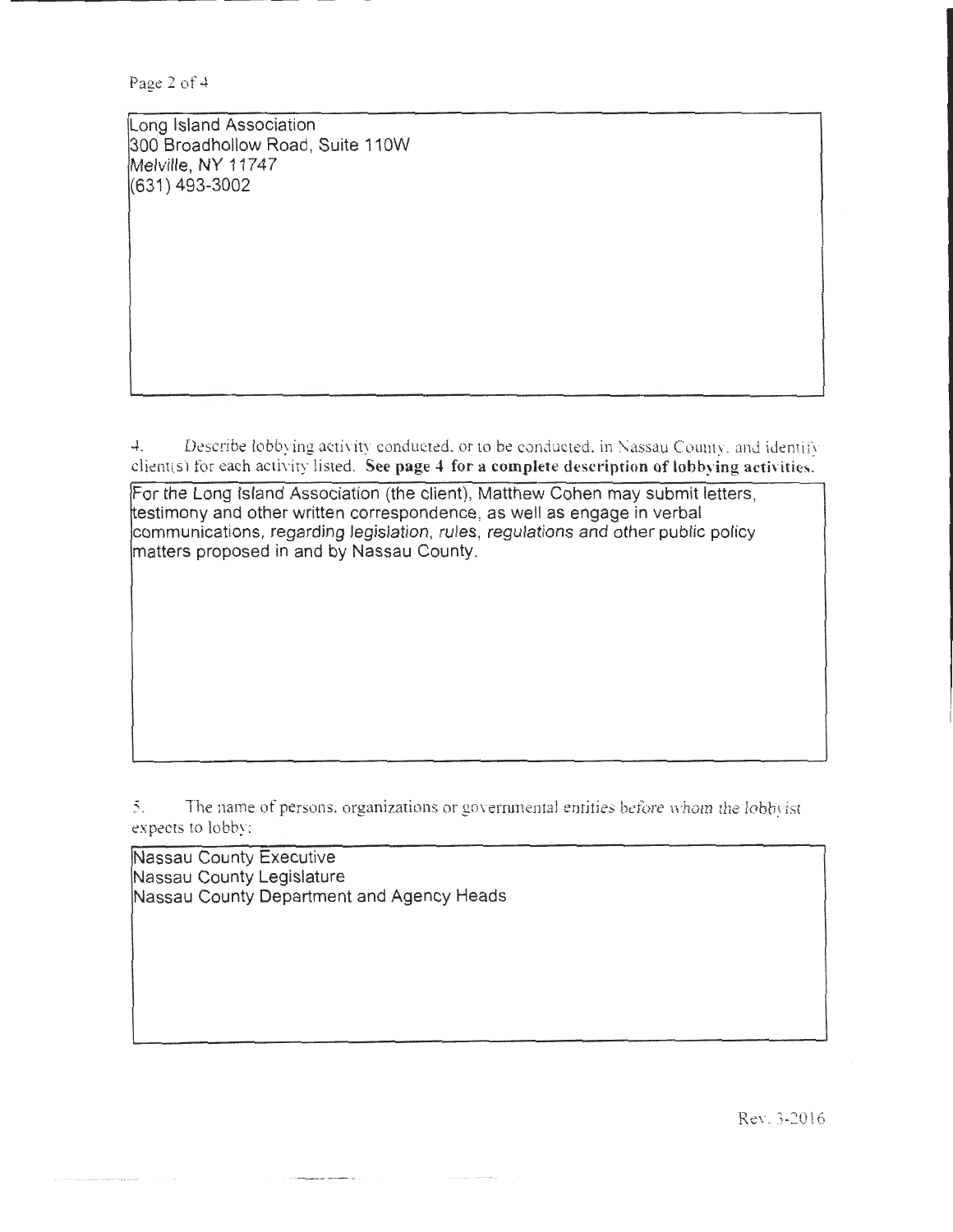6. If such lobbyist is retained or employed pursuant to a vnittcn agreement of retainer or employment, you must attach a copy of such document; and if agreement of retainer or employment is oral, attach a written statement of the substance thereof. If the written agreement of retainer or employment does not contain a signed authorization from the client by whom you have been authorized to lobby, separately attach such a written authorization from the client.

7. Vithin the previous year, has the lobbyist lobbying organization or any of its corporate officers provided campaign contributions pursuant to the New York State Election Law to the campaign committees of any of the following Nassau County elected officials or to the campaign committees of any candidates for any of the following Nassau County elected offices: the County Executive, the County Clerk, the Comptroller, the District Attorney, or any County Legislator? lf yes. to what campaign committee? If none. you must so state:

No.

I understand that copies of this form will be sent to the Nassau County Department of Information Technology ("IT") to be posted on the County's website.

I also understand that upon termination of retainer, employment or designation l must give written notice to the County Attomey within thirty (30) days of termination.

VERIFICATION: The undersigned affirms and so swears that he/she has read and understood the foregoing statements and they are, to his/her knowledge, true and accurate.

The undersigned further certifies and affirms that the contribution(s) to the campaign committees listed above were made freely and without duress, threat or any promise of a governmental benefit or in exchange for anv benefit or remuneration.

Dated:  $\frac{1/15/17}{2}$  Signed:

Print Name: **Matthew Cohen** 

**Vice Pres:dent of Govemmen! Affairs & Communications** 

Title: